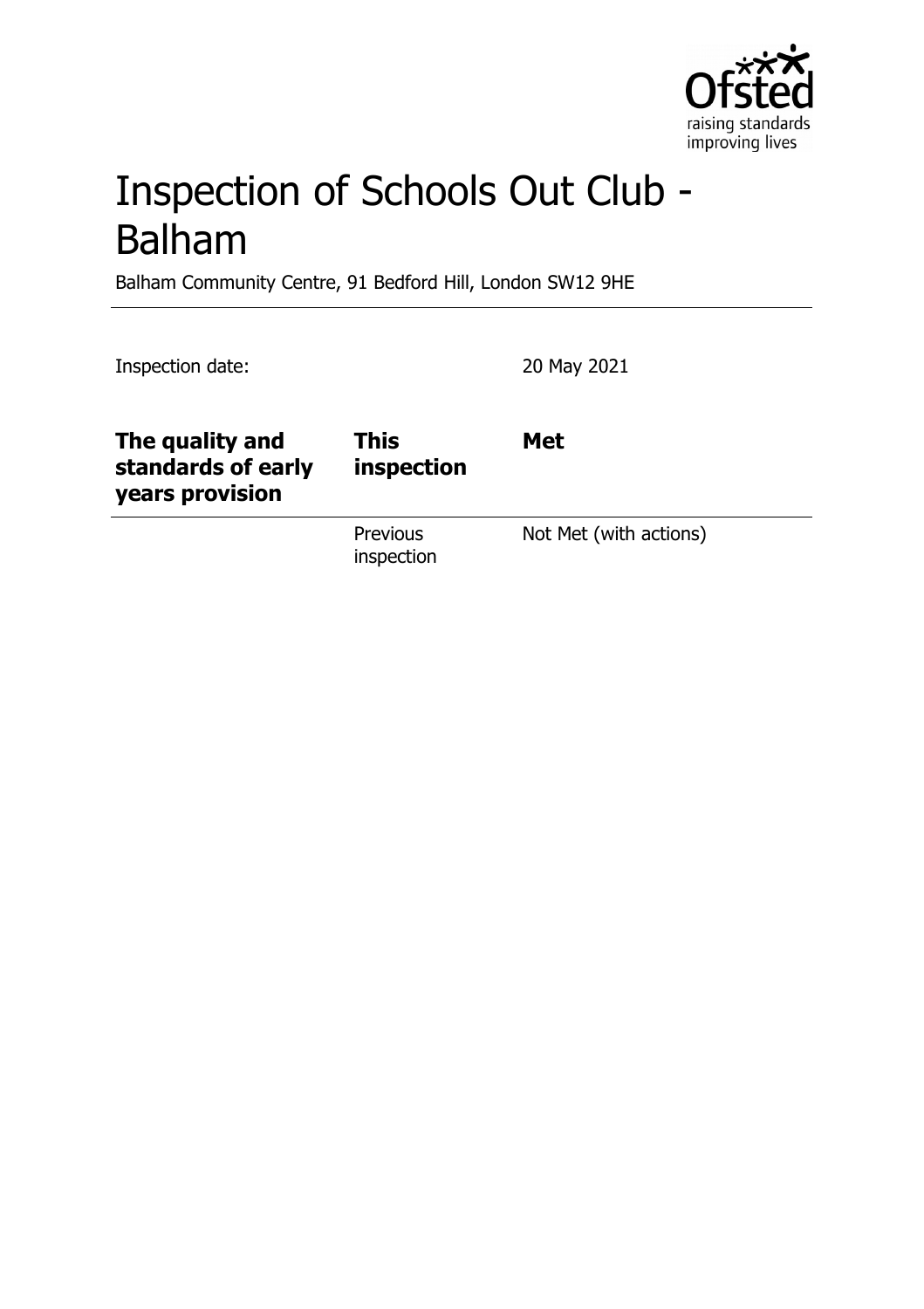

# **What is it like to attend this early years setting?**

#### **This provision meets requirements**

Children are well supervised, and the effective routines ensure children's needs are met in a timely way. Routines have changed because of the pandemic. Children and parents understand the changes and have adapted well. For example, parents no longer come into the setting to collect their children. However, staff take the children individually to their parents in the playground and share information about their child's day. Staff have used themed activities to discuss the pandemic and enable children to voice their feelings. Parents describe the club as 'homely and cosy', where children feel 'safe and secure'. Children have positive relationships with the kind and friendly staff. Staff know the children well and instinctively meet children's individual needs. For example, recognising when children need to be more active and providing immediate opportunities for play outdoors. Staff consistently use praise and encouragement, which helps to raise children's selfesteem and confidence. Children laugh often. The club complements experiences children have at school to support their understanding of the world. The staff provide a good consistency of care and learning. They share relevant information with parents and liaise with the host schools daily. Staff are excellent role models for behaviour. Children listen, show respect for each other and play harmoniously together.

### **What does the early years setting do well and what does it need to do better?**

- Staff build good relationships with parents. Parents speak highly of the club and are kept well informed about both the club and their children. Parents feel their children have a 'real personal connection' to the staff that supports their emotional well-being. Parents say their children are keen to attend. The contact with different aged children promotes their social development well.
- $\blacksquare$  Staff members work in both the club and the host school. This helps to support continuity of children's care and learning. Parents comment that this is something they really appreciate. Children talk with confidence and enjoy listening to a story. They make up their own stories during role play and enjoy board games that support their mathematical knowledge.
- Leaders and managers are committed to developing the club and the selfevaluation process has been improved. Staff are offered numerous training opportunities to raise their awareness of safeguarding and to support children with special educational needs and/or disabilities. Parent's opinions are valued, and this led to improvements in the club's menu. Risk assessment has improved, the club have changed the areas children now use. This means children are now well supervised and are kept safe and secure.
- $\blacksquare$  The club's effective routines support children's knowledge of their own needs, their health and their independence. For example, they arrive from school and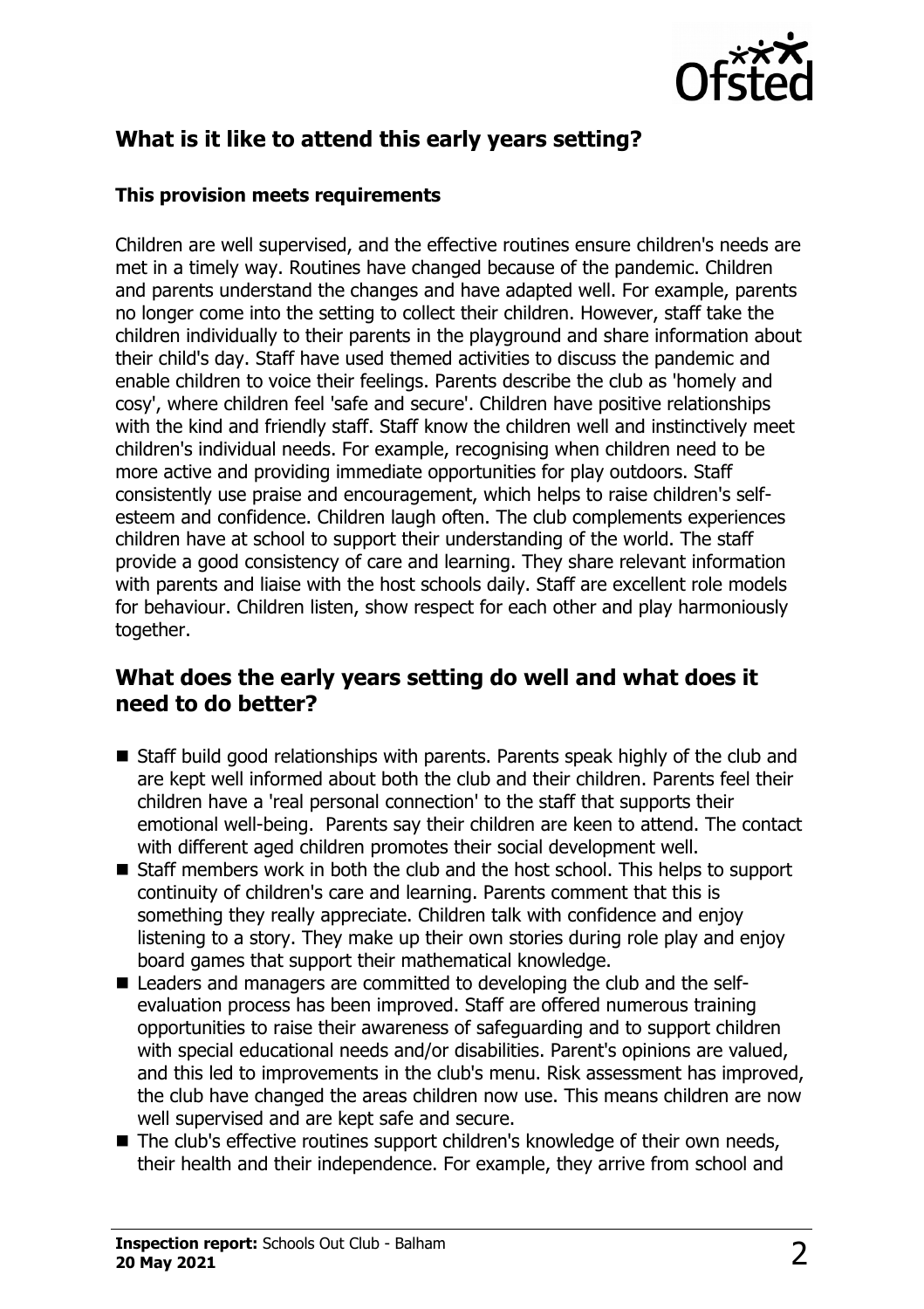

immediately wash their hands. Children understand and follow the routines to support their health and safety. They understand and follow the new routines confidently, to prevent the spread of Covid-19 (coronavirus). Children have their own set of pens, pencils and rubber which they keep in their drawer. They understand this is to prevent cross-contamination and are very pleased with this new rule.

- $\blacksquare$  The club offer holiday crafts to acknowledge a variety of cultural traditions and festivals. However, the crafts are often pre-designed by adults. This does not always fully promote children's own creativity and imagination. Children are positive about the world around them and learn hello and goodbye in different languages.
- $\blacksquare$  Children have regular opportunities to be physically active and play outdoors. Young children enjoy practising physical skills such as swinging a hoop and balancing on small apparatus. They enthusiastically make sandcastles in the sand pit and enjoy the fresh air. Visits to the local park are enjoyed during holiday club, where children discover nature and use more challenging equipment.
- Older children support younger children, affectionately displaying a warm and friendly nature. Children are confident, behave well and clearly enjoy being at the club. Children play games that support them to take turns and they relish playing games with the engaging staff.

## **Safeguarding**

The arrangements for safeguarding are effective.

Staff have regular safeguarding training to keep up to date and know who to contact if they have any concerns. Staff are alert to the indicators that may mean a child needs protection. Children learn to keep themselves safe. For example, they learn the rules of how to cross the road safely on their daily walk from school. There is rigorous vetting of staff to ensure they are suitable to work with children. Staff are vigilant and the club is well organised. This provides a safe and secure environment for the children attending the club.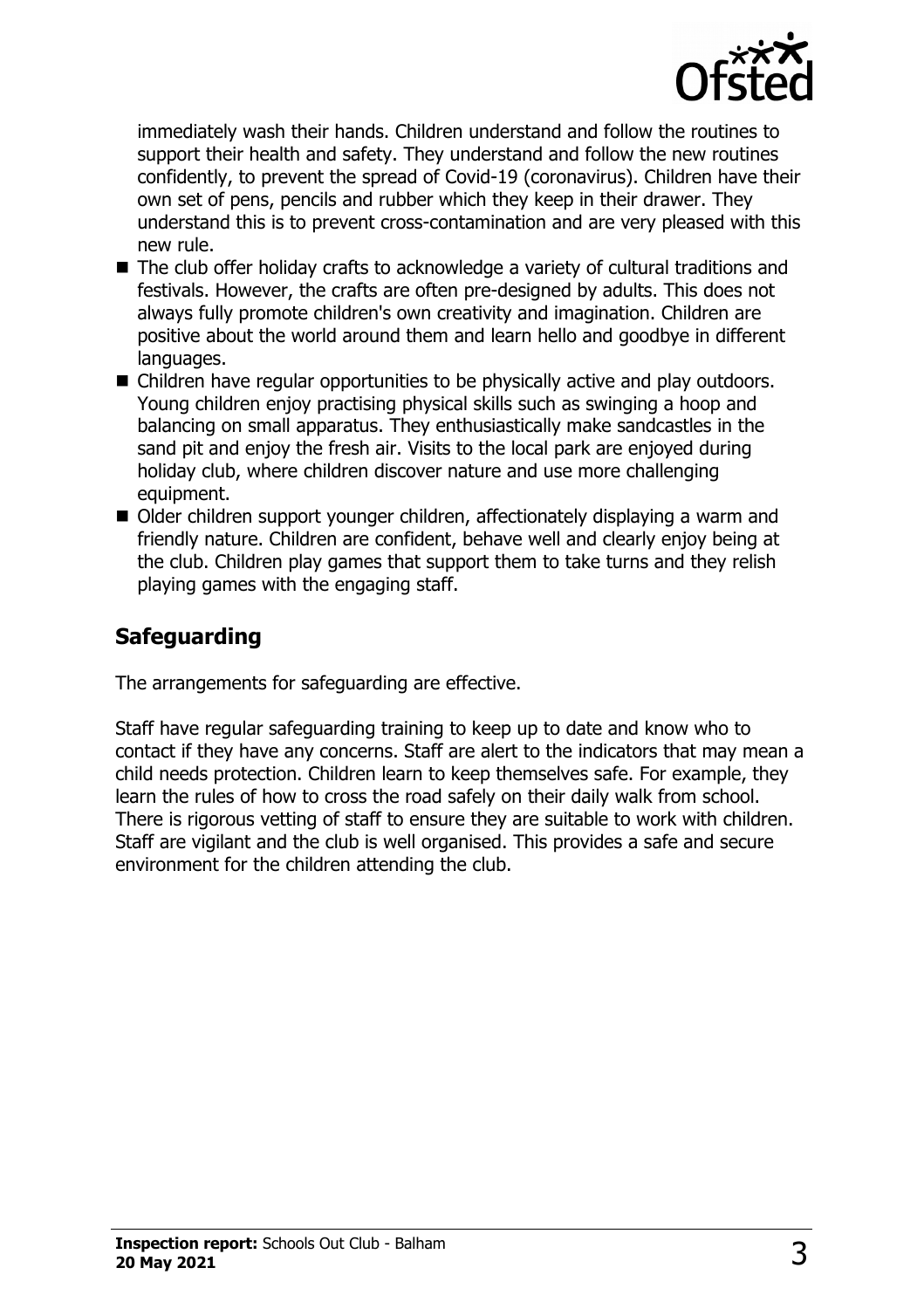

| <b>Setting details</b>                              |                                                                                      |  |
|-----------------------------------------------------|--------------------------------------------------------------------------------------|--|
| Unique reference number                             | 508661                                                                               |  |
| <b>Local authority</b>                              | Wandsworth                                                                           |  |
| <b>Inspection number</b>                            | 10193116                                                                             |  |
| <b>Type of provision</b>                            | Childcare on non-domestic premises                                                   |  |
| <b>Registers</b>                                    | Early Years Register, Compulsory Childcare<br>Register, Voluntary Childcare Register |  |
| Day care type                                       | Out-of-school day care                                                               |  |
| Age range of children at time of<br>inspection      | 3 to 10                                                                              |  |
| <b>Total number of places</b>                       | 50                                                                                   |  |
| Number of children on roll                          | 20                                                                                   |  |
| Name of registered person                           | <b>Balham Community Centre</b>                                                       |  |
| <b>Registered person unique</b><br>reference number | RP902447                                                                             |  |
| <b>Telephone number</b>                             | 020 8673 4350 0208 6754800                                                           |  |
| Date of previous inspection                         | 14 February 2020                                                                     |  |

## **Information about this early years setting**

Schools Out Club-Balham registered in 2001. It operates from a community centre in the London borough of Balham. A breakfast club operates from 7.30am until 9am and an after-school club operates from 3pm until 6.30pm, term time only. During the pandemic, the breakfast club has not been operating. A holiday club operates from 8am until 6.30pm during school holiday periods. The club employs three members of staff, all of whom hold appropriate early years qualifications from level 2 to level 3.

## **Information about this inspection**

**Inspector** Denys Rasmussen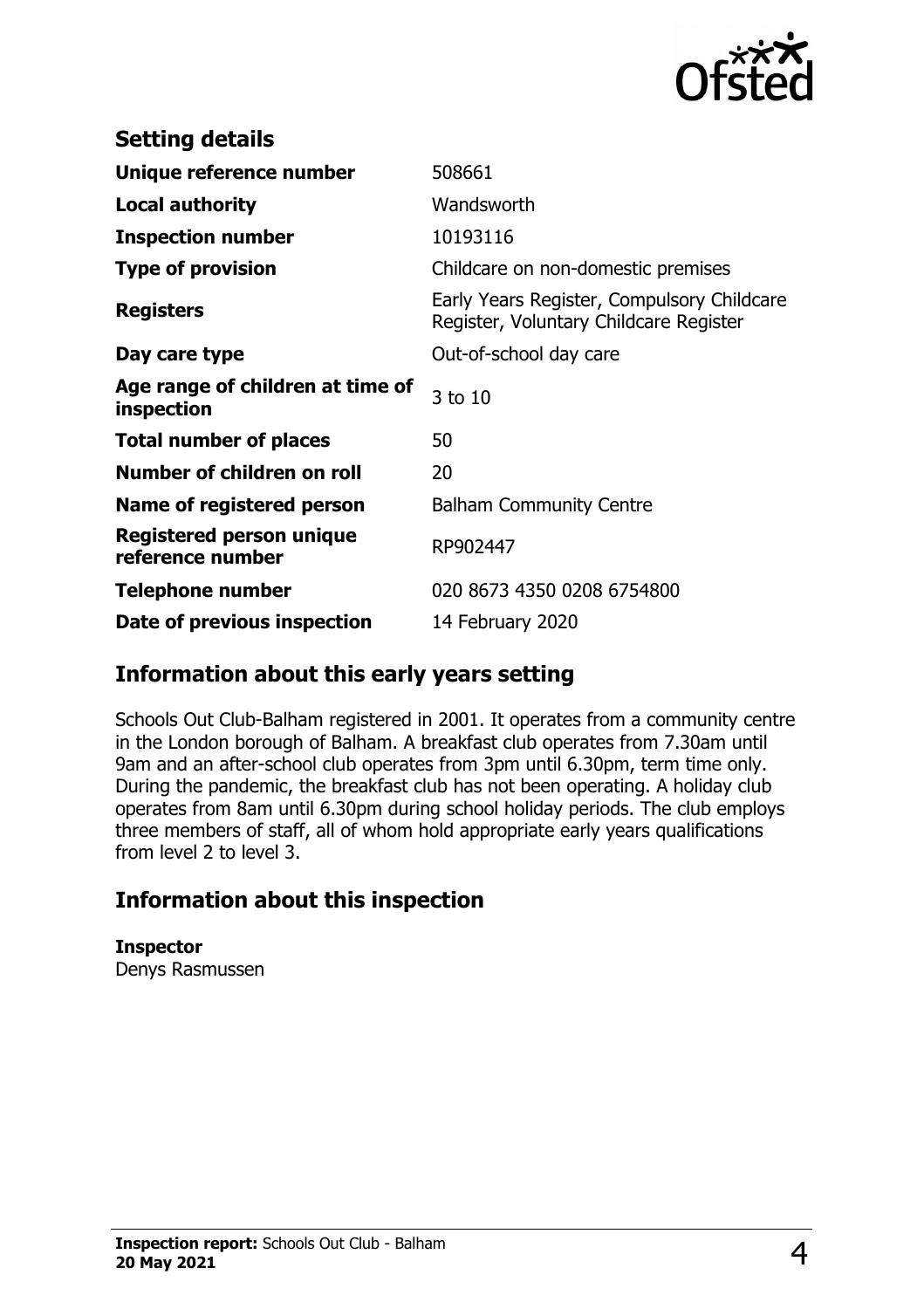

#### **Inspection activities**

- $\blacksquare$  This was the first routine inspection the setting received since the COVID-19 pandemic began. The inspector discussed the impact of the pandemic with the setting and has taken that into account in their evaluation of the setting.
- $\blacksquare$  The inspector took account of the views of parents gathered from a telephone conversation.
- $\blacksquare$  The children talked to the inspector about what they enjoy doing at the club.
- $\blacksquare$  The inspector observed the staff interacting with children. She assessed the impact of this on children's behaviour.
- $\blacksquare$  Discussions were held with the provider, manager and staff at appropriate times during the inspection.
- The inspector evaluated a sample of policies and relevant documentation.

We carried out this inspection under sections 49 and 50 of the Childcare Act 2006 on the quality and standards of provision that is registered on the Early Years Register. The registered person must ensure that this provision complies with the statutory framework for children's learning, development and care, known as the early years foundation stage.

If you are not happy with the inspection or the report, you can [complain to Ofsted.](http://www.gov.uk/complain-ofsted-report)